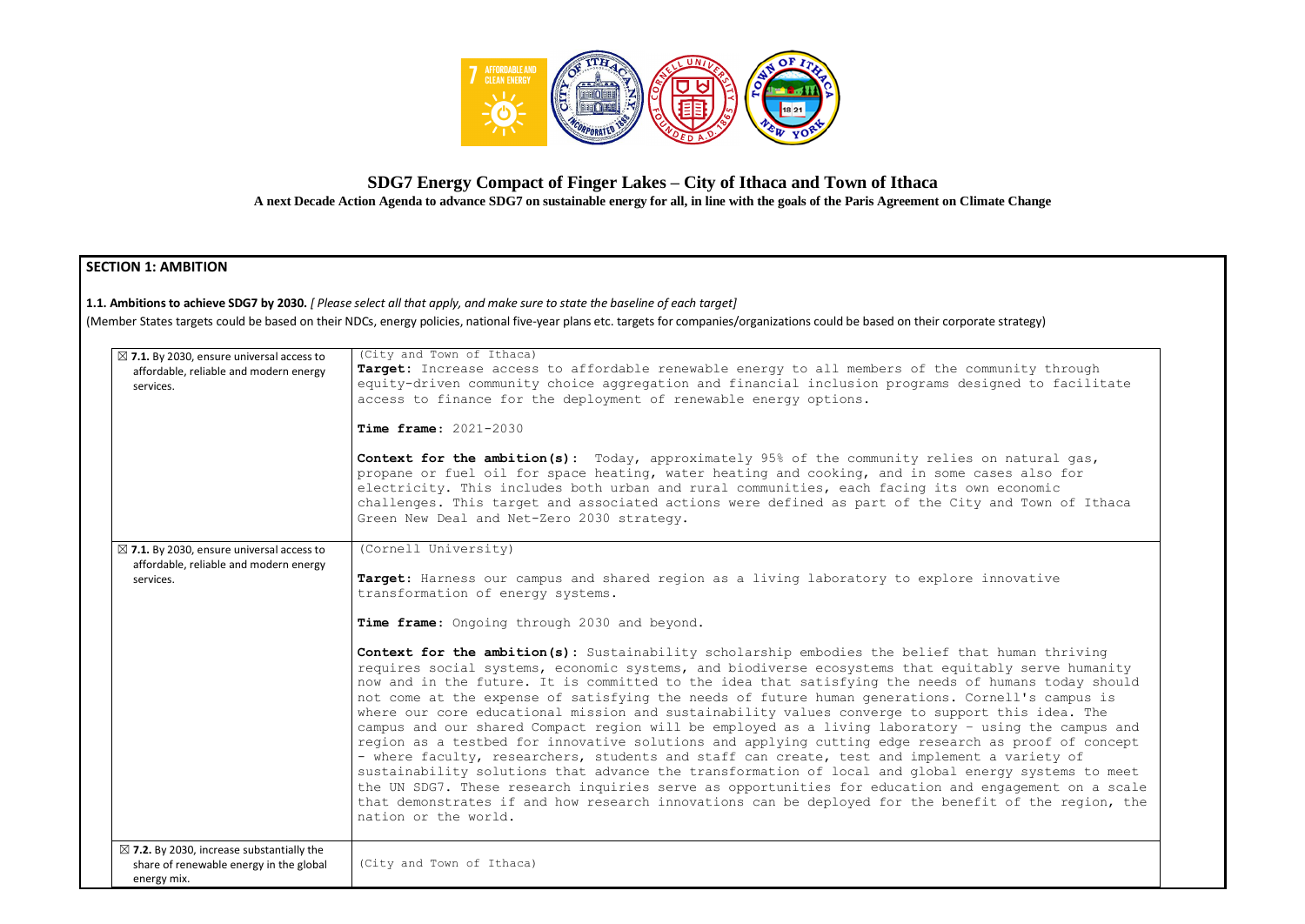|                                                                                                                | Target(s): Achieve full decarbonization of the City's and Town's energy mix by increasing the use<br>of renewable energy.                                                                                                                                                                                                                                                                                                                                                                                   |  |
|----------------------------------------------------------------------------------------------------------------|-------------------------------------------------------------------------------------------------------------------------------------------------------------------------------------------------------------------------------------------------------------------------------------------------------------------------------------------------------------------------------------------------------------------------------------------------------------------------------------------------------------|--|
|                                                                                                                | <b>Time frame:</b> $2021 - 2030$                                                                                                                                                                                                                                                                                                                                                                                                                                                                            |  |
|                                                                                                                | <b>Context for the ambition(s):</b> Today, approximately 45% of the City's and Town's electricity is<br>produced with carbon-free energy sources, and the penetration of solar PV systems is below 1% of the<br>total energy use, while natural gas remains an important source of energy and the only way of<br>guaranteeing firm capacity. This target and associated actions were defined as part of the City and<br>Town of Ithaca Green New Deal and Net-Zero 2030 strategy.                           |  |
| $\boxtimes$ 7.2. By 2030, increase substantially the<br>share of renewable energy in the global<br>energy mix. | (Cornell University)                                                                                                                                                                                                                                                                                                                                                                                                                                                                                        |  |
|                                                                                                                | Target: Leadership and Innovation in Renewable Energy.                                                                                                                                                                                                                                                                                                                                                                                                                                                      |  |
|                                                                                                                | Time frame: Ongoing through 2030 and beyond.                                                                                                                                                                                                                                                                                                                                                                                                                                                                |  |
|                                                                                                                | <b>Context for the ambition(s):</b> Cornell is striving to maintain and expand renewable energy generation<br>assets for its city-scale Ithaca, New York campus in a manner that informs and demonstrates<br>replicable business models, enabling policies, and breakthrough technologies to provide at least 20%<br>renewable electricity by 2023, and 100% renewable energy by 2035.                                                                                                                      |  |
| $\boxtimes$ 7.3. By 2030, double the global rate of                                                            | (City and Town of Ithaca)                                                                                                                                                                                                                                                                                                                                                                                                                                                                                   |  |
| improvement in energy efficiency.                                                                              | Target(s): Maximize energy efficiency in all residential and non-residential buildings through a<br>mass energy efficiency retrofitting and electrification program, including the substitution of<br>fossil fuel-based space and water heating systems, cooktops and clothes dryers, and the installation<br>of grid interactive technologies, advanced control systems and demand response.                                                                                                               |  |
|                                                                                                                | <b>Time frame:</b> $2021 - 2030$                                                                                                                                                                                                                                                                                                                                                                                                                                                                            |  |
|                                                                                                                | Context for the ambition(s): The penetration of smart thermostats and smart meters is below 1%. The<br>building stock is in average 40 years old, with only 5% having had major renovation or retrofits in<br>the last 20 years. The cost of retrofitting or replacing natural gas or propane appliances tend to<br>be too high for low- and moderate-income groups. The main barrier is financial.                                                                                                         |  |
| $\boxtimes$ 7.3. By 2030, double the global rate of<br>improvement in energy efficiency.                       | (Cornell University)                                                                                                                                                                                                                                                                                                                                                                                                                                                                                        |  |
|                                                                                                                | Target: Reduce carbon emissions from campus building energy use through the implementation of a<br>replicable energy conservation initiative for existing buildings demonstrating the value of<br>efficiency investments.                                                                                                                                                                                                                                                                                   |  |
|                                                                                                                | Time frame: Ongoing through 2030 and beyond.                                                                                                                                                                                                                                                                                                                                                                                                                                                                |  |
|                                                                                                                | <b>Context for the ambition(s):</b> Cornell's Ithaca campus includes more at 14 million GSF connected to<br>its district energy systems for heat, cooling and electricity. The Energy Conservation Initiative<br>reduces campus-wide energy consumption and helps the campus meet the goal of carbon neutrality by<br>2035 by targeted efficiency projects and continuous commissioning of building HVAC systems.                                                                                           |  |
|                                                                                                                | The advancement of deep energy efficiency approaches to higher education operational management<br>remains a promising area for resource and solution exchange across Member States and peer<br>institutions. Cornell can demonstrate the return on investment, financial mechanisms necessary, and<br>carbon and financial savings realized to incentivize energy efficiency investment across the<br>community and higher education landscape for existing buildings. Furthermore, deep energy efficiency |  |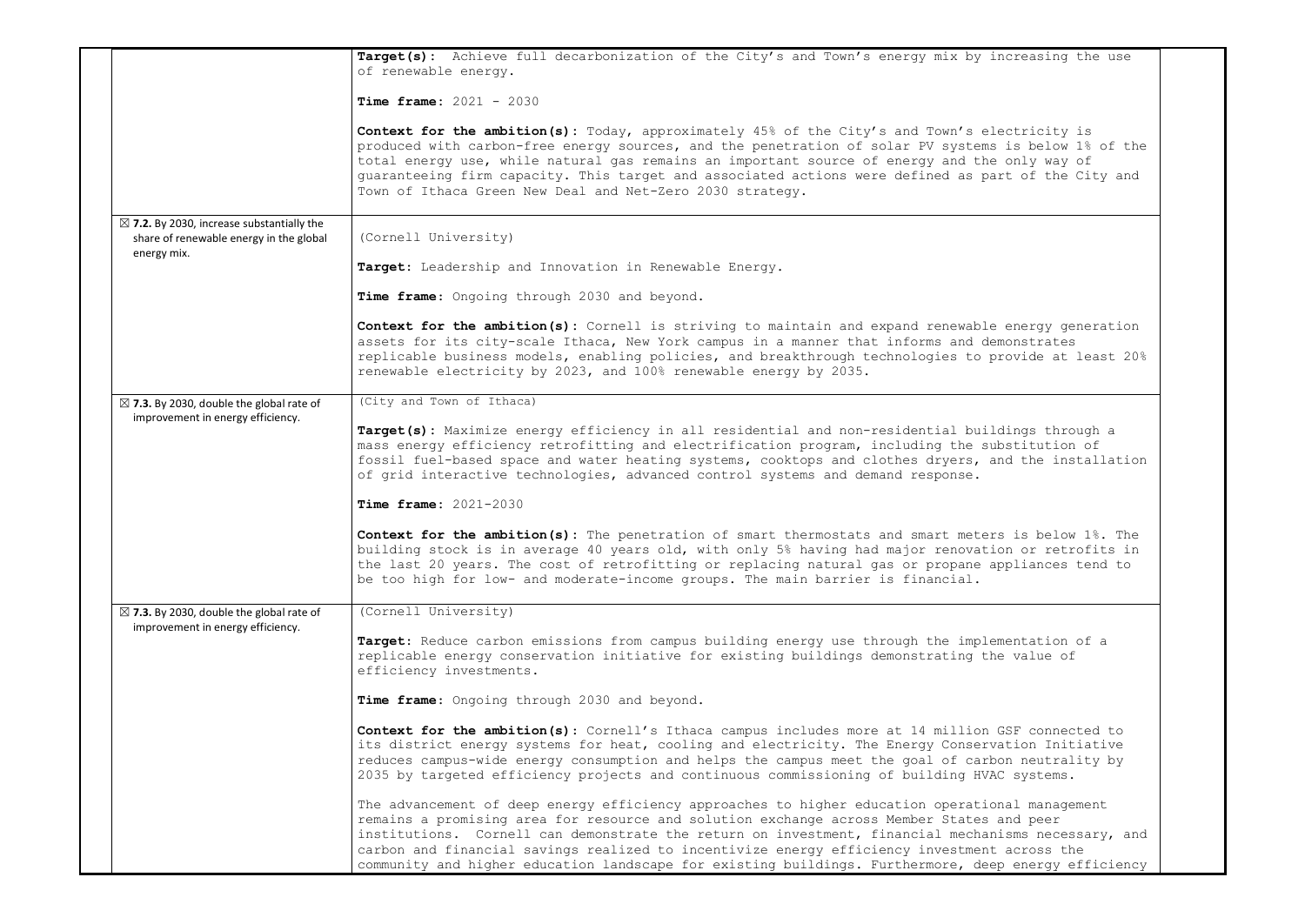|                                                                                                                                                                                                                                                                                                                                                      | investments are needed to reach regional goals for carbon neutrality and renewable energy<br>advancement. |
|------------------------------------------------------------------------------------------------------------------------------------------------------------------------------------------------------------------------------------------------------------------------------------------------------------------------------------------------------|-----------------------------------------------------------------------------------------------------------|
| $\Box$ 7.a. By 2030, enhance international<br>cooperation to facilitate access to clean<br>energy research and technology, including<br>renewable energy, energy efficiency and<br>advanced and cleaner fossil-fuel<br>technology, and promote investment in<br>energy infrastructure and clean energy<br>technology.                                | Target(s):<br>Time frame:<br>Context for the ambition(s):                                                 |
| $\Box$ 7.b. By 2030, expand infrastructure and<br>upgrade technology for supplying modern<br>and sustainable energy services for all in<br>developing countries, in particular least<br>developed countries, small island<br>developing States, and land-locked<br>developing countries, in accordance with<br>their respective programs of support. | Target(s):<br>Time frame:<br>Context for the ambition(s):                                                 |

Context for the ambition(s): An estimated 40% of food produced in the region goes uneaten, finding its way to increasing the production of methane gas. While existing food scraps and food donation laws affect large produc target the recovering of small scale and individual food waste. Material waste has also increased due to the pa plastic waste production.

**1.2. Other ambitions in support of SDG7 by 2030 and net-zero emissions by 2050.** *[Please describe below e.g., coal phase out or reforming fossil fuel subsidies etc.]*

Target(s): (City and Town of Ithaca) Reduction of methane emissions associated with landfills by reducing organ

**Time frame:** 2022-2026

## **SECTION 2: ACTIONS TO ACHIEVE THE AMBITION**

2.1. Please add at least one key action for each of the elaborated ambition(s) from section 1. *[Please add rows as needed].*

| 7.1. (City and Town of Ithaca) Implementation of a community choice aggregation program, through which<br>the city and town will procure, on behalf of the community and at below-average electricity prices, 100%<br>renewable energy from selected energy service companies, including community solar within city and town<br>boundaries, quaranteeing availability and enabling individual procurement of clean electricity from<br>renewable energy sources.                                                                                                                                                                                                                                                                                          | Start<br>202 |
|------------------------------------------------------------------------------------------------------------------------------------------------------------------------------------------------------------------------------------------------------------------------------------------------------------------------------------------------------------------------------------------------------------------------------------------------------------------------------------------------------------------------------------------------------------------------------------------------------------------------------------------------------------------------------------------------------------------------------------------------------------|--------------|
| 7.1 (Cornell University) Cornell University will focus interdisciplinary research on the UN Sustainable<br>Development Goals (SDGs) with an initial focus on the equitable distribution of food, energy, and water<br>for a growing human population. Two initial interconnected research themes will link urban and rural<br>communities: 1) Increase resilience of networks for food, energy, and water security. As human<br>population approaches 9B by about 2050, with 70% of them living in cities, systems knowledge of rural-<br>urban networks will be required to achieve the SDGs, and 2) reduce inequality/promotion of equity. To<br>achieve social and political sustainability, reducing inequality must be an explicit goal in efforts to | Ong<br>bey   |

| ble energy                                             |  |
|--------------------------------------------------------|--|
|                                                        |  |
|                                                        |  |
|                                                        |  |
|                                                        |  |
|                                                        |  |
|                                                        |  |
|                                                        |  |
| nic and solid waste.                                   |  |
| landfills,<br>cers, it does not<br>andemic, increasing |  |
|                                                        |  |
|                                                        |  |
|                                                        |  |

*Start and end date 2021 - permanent Ongoing through 2030 and beyond*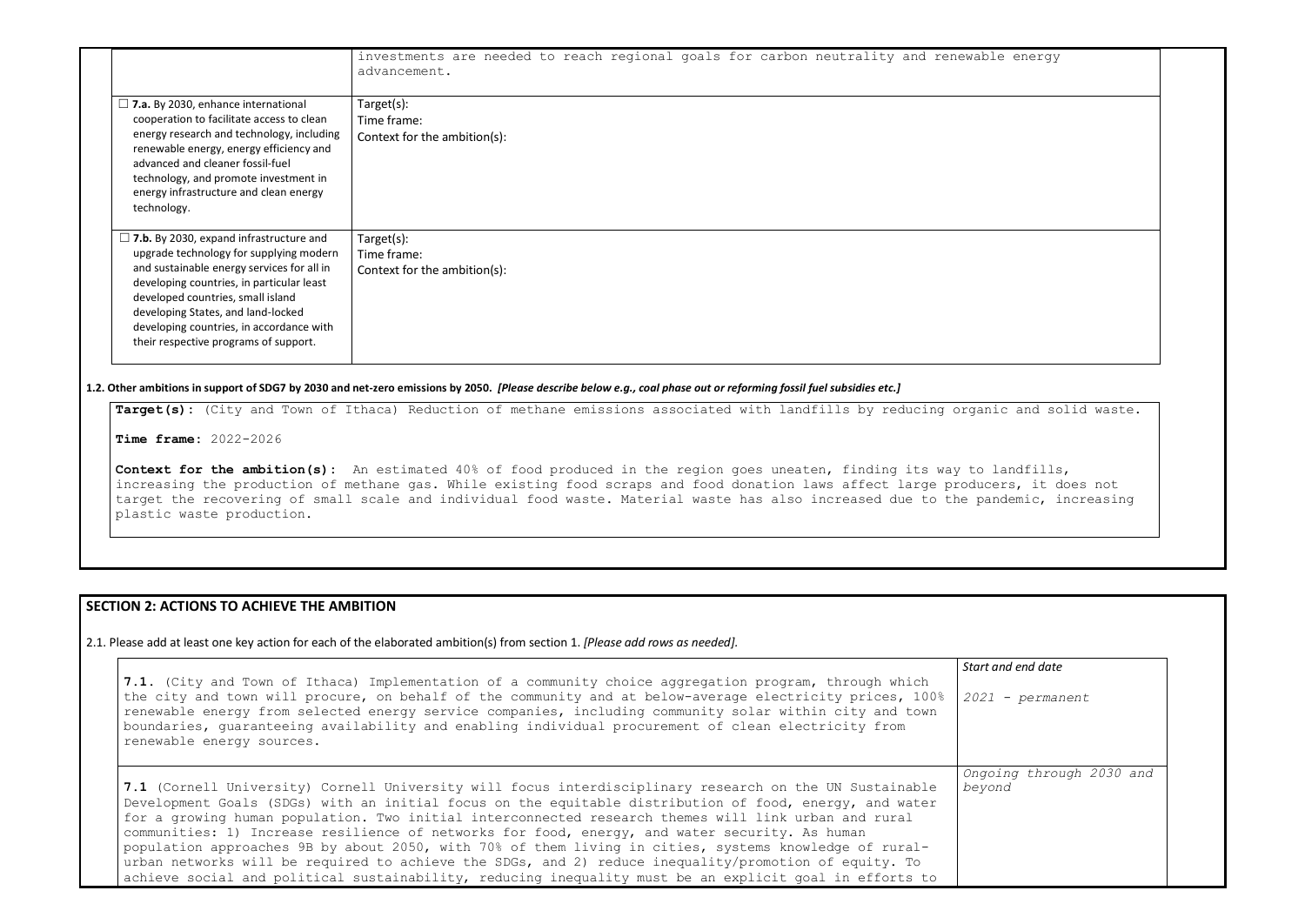analyze and improve access to health-promoting food, water and energy and other ecosystem goods and services.

**7.2** (City and Town of Ithaca) Implementation of a Loan Loss Reserve program to provide credit enhancement and solidarity loans to disadvantaged communities, reducing financial risk to lenders and increasing financial inclusion by providing zero-interest long-term loans and leasing programs for the acquisition of solar PV systems and the deployment of geothermal and mini-hydro energy generation systems. *2021 - 2030*

**7.2** (Cornell University) Pursue a pilot project to convert a portion of the campus legacy steam distribution system and interconnected buildings to low-temperature hot water – a necessary enabling action to utilize renewable heat resources for existing steam/combustion- based district energy systems. *Ongoing through 2030 and*   $beve$ 

**7.2** (Cornell University) Cornell will pursue the [Cornell University Borehole Observatory](https://news.cornell.edu/stories/2021/01/borehole-reveal-potential-geothermal-heating) to ground-truth *beyond* the viability of advancing a full-scale demonstration project of its Earth Source Heat initiative – a project Cornell scientists believe holds potential that leads to a scalable solution that could be deployed across New York state and around the other cold-climate regions of the world. It is widely agreed that there is enough natural heat within the earth to sustain us indefinitely, and drilling technology advancements allow access to this heat. While similar projects have succeeded in areas where geothermal potential on or near the surface, deep, direct-use geothermal systems have never been attempted in areas with the geological conditions present in upstate New York and other cold climates worldwide.

**7.3** (Cornell University) Continuously reduce the use of energy through the introduction of energy efficient appliances and equipment, the introduction of smart meters, thermostats, sensors and associated energy management and controls systems, as well as through the design and implementation of internal energy conservation projects and space management policies. Perform routine re-commissioning of buildings to ensure HVAC systems are performing as designed.  $be$ *y Description of action (please specify for which ambition from Section 1) <u>Start</u>* 

| Start and end date                 |  |
|------------------------------------|--|
| $2021 - 2030$                      |  |
| Ongoing through 2030 and<br>beyond |  |
| Ongoing through 2030 and<br>beyond |  |
| Start and end date                 |  |
| 2021 - 2030                        |  |
| Ongoing through 2030 and<br>beyond |  |
| Start and end date                 |  |
| 2022 - 2026                        |  |
|                                    |  |

*7.3* (City and Town of Ithaca) Implementation of a city- and town-wide energy efficiency retrofitting and thermal load electrification program, providing financial assistance to low- and moderate-income communities, in combination with the implementation of the Ithaca Electrification Fund, created by the City and Town of Ithaca to cover all the interest rates and offer zero-cost lending and leasing programs for the replacement of fossil-fuel based space and water heating systems. *2021 - 2030*

*SECTION 1.2* (City and Town of Ithaca) *The implementation of a new circular economy program to address upstream production of plastic waste for packaging food and other products. Also, a circular economy program to reduce food waste and maximize food donations. 2022 - 2026*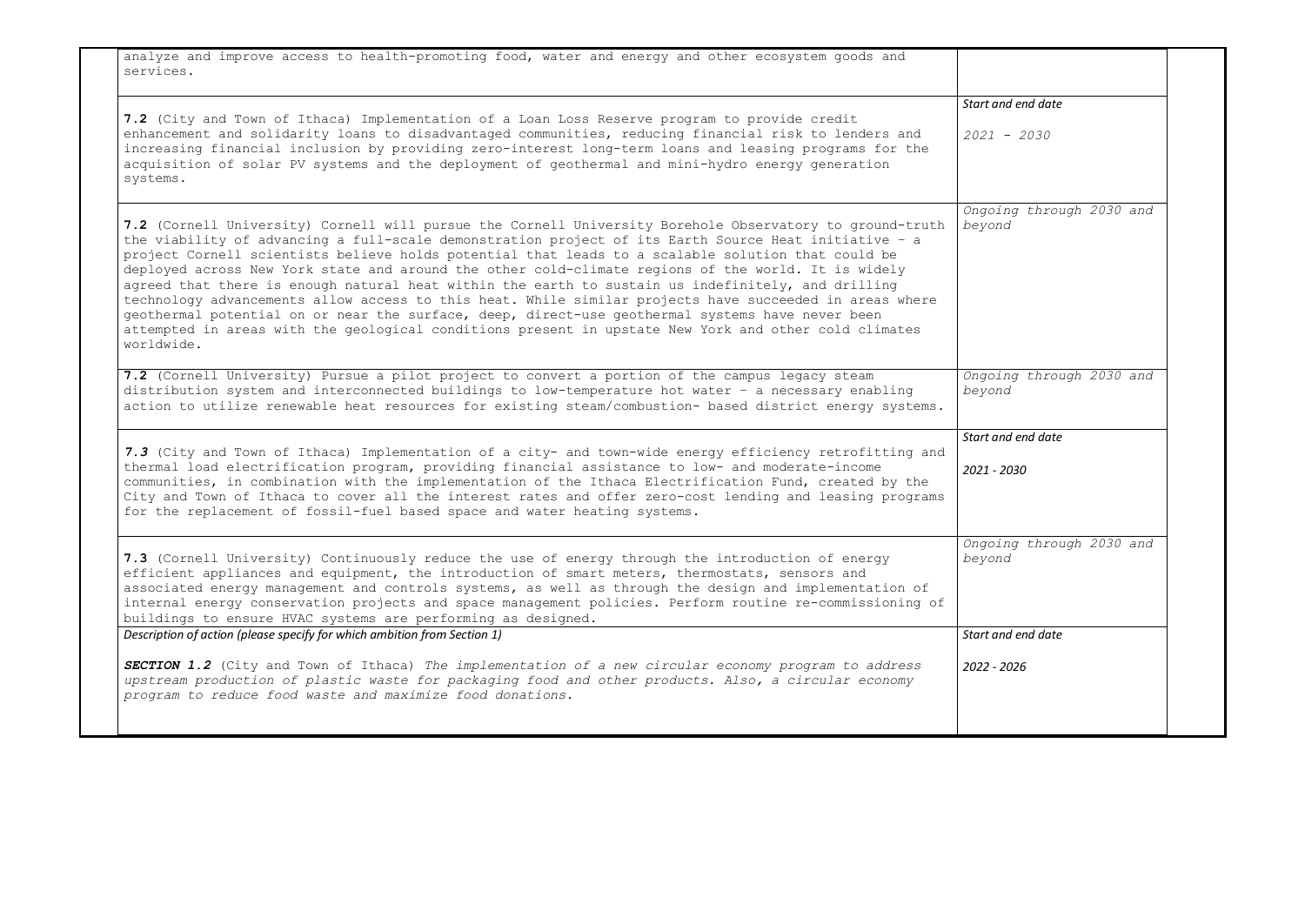# **SECTION 3: OUTCOMES**

3.1*.* Please add at least one measurable and time-based outcome for **each** of the actions from section 2. *[Please add rows as needed].*

| Outcome                                                                                                                                                                                                                                                                                                                                                                                                                                                                                                                                                                                                                                                                                                                                                                                                                                                                                                                        | Date                  |
|--------------------------------------------------------------------------------------------------------------------------------------------------------------------------------------------------------------------------------------------------------------------------------------------------------------------------------------------------------------------------------------------------------------------------------------------------------------------------------------------------------------------------------------------------------------------------------------------------------------------------------------------------------------------------------------------------------------------------------------------------------------------------------------------------------------------------------------------------------------------------------------------------------------------------------|-----------------------|
| Related to 7.1<br>(City and Town of Ithaca) By 2023, all members of the community will have the opportunity to procure<br>100% affordable, renewable energy through the City's and Town's Community Choice Aggregation program.<br>We expect that by the end of 2024 all residential buildings and 50% of commercial buildings in the<br>City and Town of Ithaca will rely on 100% renewable energy. By 2026 we expect that all commercial<br>buildings in the City and Town of Ithaca will rely 100% on renewable energy.                                                                                                                                                                                                                                                                                                                                                                                                     | 2023<br>2026          |
| (Cornell University) Key faculty hired for sustainability research; all Cornell students are able to<br>participate in community-engagement experiences including living laboratory research and access<br>courses with climate and sustainability learning outcomes                                                                                                                                                                                                                                                                                                                                                                                                                                                                                                                                                                                                                                                           | By 2030               |
| Outcome                                                                                                                                                                                                                                                                                                                                                                                                                                                                                                                                                                                                                                                                                                                                                                                                                                                                                                                        | 2022<br>2030          |
| Related to 7.2<br>(City and Town of Ithaca) By 2022 all members of the community, starting with low- and moderate-<br>income communities, will have access to zero percent interest lending and leasing programs for the<br>deployment of solar PV, geothermal and mini-hydro projects. By 2025 the City and Town of Ithaca<br>expect to have assisted in financing 1MW of renewable energy projects within city and town<br>boundaries. By 2030 we expect to have assisted in the financing and deployment of 5MW of renewable<br>energy projects in the City and Town of Ithaca.<br>(Cornell University) Demonstration of the viability of Earth Source Heat for supplying safe,<br>renewable, baseload heat to district energy systems. Existing projects will maintain operating status<br>at full capacity, with partners able to realize the energy and carbon reduction benefits of the<br>projects for their duration. | By 2035               |
| Outcome                                                                                                                                                                                                                                                                                                                                                                                                                                                                                                                                                                                                                                                                                                                                                                                                                                                                                                                        |                       |
| <b>Related to 7.3</b><br>(City and Town of Ithaca) The City's and Town's energy efficiency retrofitting, and thermal load<br>electrification programs are expected to be implemented following a phased multi-year approach,<br>targeting 20% of the City's and Town's building stock by 2025, and 70% by 2028 and 100% by 2030.                                                                                                                                                                                                                                                                                                                                                                                                                                                                                                                                                                                               | 2025<br>2028<br>2030  |
| (Cornell University) Annual campus energy remains at or below current levels with continuously<br>improving overall energy use intensity for centrally connected buildings.                                                                                                                                                                                                                                                                                                                                                                                                                                                                                                                                                                                                                                                                                                                                                    | Ongoing annual target |
| Outcome                                                                                                                                                                                                                                                                                                                                                                                                                                                                                                                                                                                                                                                                                                                                                                                                                                                                                                                        |                       |
| Related to Section 1.2                                                                                                                                                                                                                                                                                                                                                                                                                                                                                                                                                                                                                                                                                                                                                                                                                                                                                                         | 2024<br>2026          |
| (City and Town of Ithaca) By 2022 we expect to start the implementation of a community-wide food and<br>circular economy program. We expect to have participation of 100% of large producers of food waste by<br>2024 and 100% of small and medium size food producers by 2026.                                                                                                                                                                                                                                                                                                                                                                                                                                                                                                                                                                                                                                                |                       |

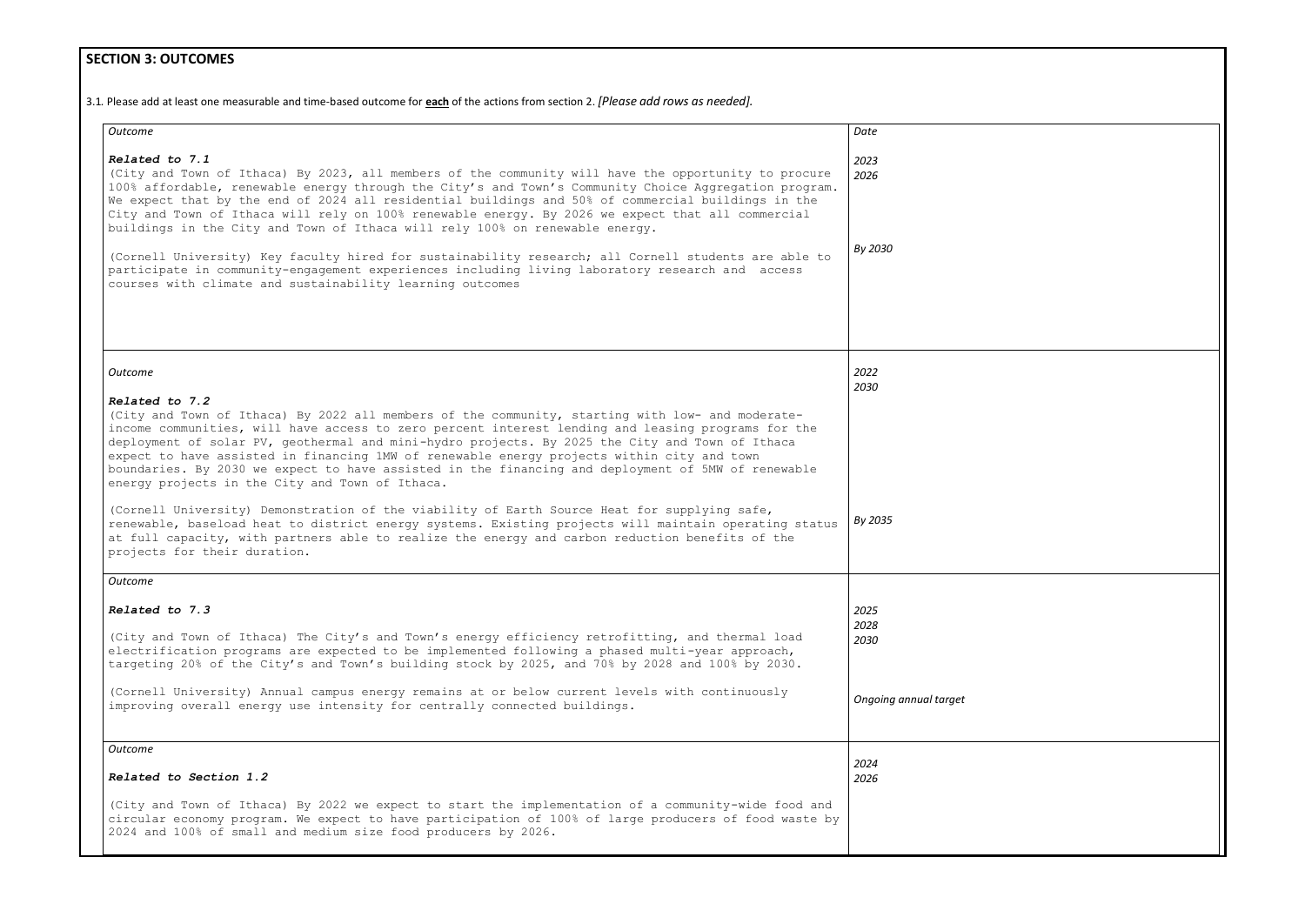## **SECTION 4: REQUIRED RESOURCES AND SUPPORT**

4.1. Please specify required finance and investments for **each** of the actions in section 2.

### (City and Town of Ithaca)

**7.1** \$100,000 year 1, \$20,000 annually thereafter.

**7.2** Initial capital investment of \$2 million, projected accumulated investment of \$10 million during the duration of the program.

**7.3** Initial investment of \$150 million from private investors. A total of \$400 million are projected to be necessary for the full implementation of the program.

**SECTION 1.2** Initial investment of \$50,000. Program operation will require 20,000 annually for its implementation.

### (Cornell University)

**7.1** In-kind support for program development, staff support, and institutional research as necessary by Cornell University

**7.2** Staff time and cooperation between Compact members; dedicated operational staff with expertise and legal support necessary to maintain goal.

**7.3** A funding stream of about \$1M per year of capital plus wages/benefits for project managers and technicians from Cornell University.

4.2. [For countries only] In case support is required for the actions in section 2, please select from below and describe the required support and specify for which action.

*[Examples of support for Member States could include: Access to low-cost affordable debt through strategic de-risking instruments, capacity building in data collection; development of integrated energy plans and energy transition pathways; technical assistance, etc.]*

| $\Box$ Financing            | Description |
|-----------------------------|-------------|
| $\Box$ In-Kind contribution | Description |
| $\Box$ Technical Support    | Description |
| $\Box$ Other/Please specify | Description |

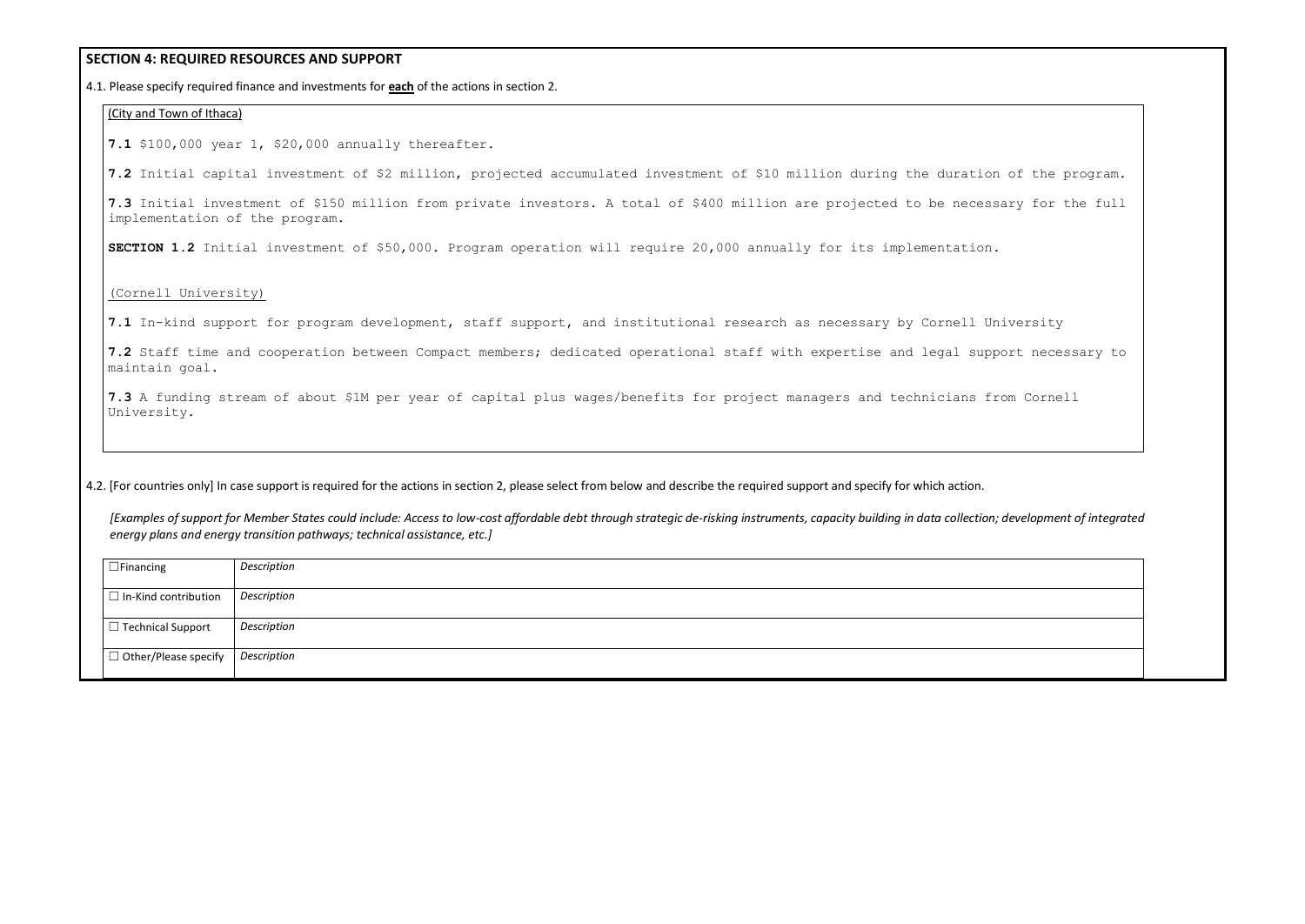## **SECTION 5: IMPACT**

5.1. Countries planned for implementation including number of people potentially impacted.

Cornell University reaches millions of people and communities in Tompkins County, New York, across New York State as the state's land-grant institution, and around the world through our global research and partnership initiatives. Reducing/stabilizing campus energy demand enables the community's beneficial electrification of heat and transportation, and advancement of shared energy goals. The Compact anticipates engaging with research and living laboratory, energy, and equity partners from many locations but primarily New York State, USA. The beneficiaries of this compact include:

The implementation model proposed under the Finger Lakes Energy Compact is expected to serve as a model for implementation in NY and other states within the US, as well as in other countries. We expect the IGND, and therefore the commitments made under this compact, will impact all 50,000 people living in the City and Town of Ithaca.

- Any community for which scalable solutions have the potential to accelerate equity, access, and energy development in line with the laboratory example of the Cornell campus and surrounding community.
- Approximately 100,000 people living in Tompkins County.
- All residents of the City of Ithaca, Town of Ithaca, surrounding communities and Cornell University.
- Residents within the NYSEG service territory, Cornell University and other NY state voluntary market participants.

The City of Ithaca and the Town of Ithaca adopted the Ithaca Green New Deal in 2019 and 2020, respectively, as a core strategy to achieve both carbon neutrality by 2030 and to guarantee a just transition to a fossil fuel-free economy. Despite the pandemic, the work towards the implementation continued and in 2021 a 10-year Net-Zero 2030 strategy was developed. This strategy includes four phases of implementation: energy efficiency, decarbonization, electrification and carbon capture. At every phase, the Green New Deal considers climate justice, shared governance, education and engagement, innovation for economic development, financing, and international cooperation as the key pillars for the definition of every action. The Green New Deal is complemented by existing commitments from Cornell University and Ithaca College to reach campus carbon neutrality, and support City, Town and County goals to reduce carbon emissions and create a strong renewable energy future.

### 5.2. Alignment with the 2030 Agenda for Sustainable Development – Please describe how **each** of the actions from section 2 impact advancing the SDGs by 2030. *[up to 500 words, please upload supporting strategy documents as needed]*

Through specific actions, the Finger Lakes Energy Compact also seeks to quarantee the availability of vital energy infrastructure to 100% of the population, ensuring inclusive and equitable access to services and infrastructure.

The actions proposed within this Energy Compact directly and positively affects progress, ensuring access to affordable, reliable and sustainable energy. It does this by taking full advantage of available renewable resources to guarantee energy and to promote sustainable economic growth and opportunity.

In its definition, the Green New Deal is described as "*a people-first approach focused on long-run outcomes that elevate social capital, creating a new future, one where equity, justice and sustainable prosperity are at the core of our transition and transformation strategy*." This, in the context of the 2030 agenda for sustainable development can be considered as a plan of action for people, planet and prosperity.

Based on the Ithaca Green New Deal's principles and regional carbon neutrality commitments, the Finger Lakes Energy Compact attempts to identify specific collaborative actions that may help to advance the 2030 Agenda for Sustainable Development. For instance, Target 2 for SDG 7.2 will advance concrete steps to decarbonize the regional energy system and provide necessary transition research through the adoption of deep geothermal technologies for Cornell University's energy systems, and Target 2 of SDG 7.1 ensures targeted study and research is deployed to solve the challenges of accessible, equitable energy transformation to a global population and the citizens of Ithaca, Tompkins County, and New York State.

Specifically, the Finger Lakes Energy Compact seeks to share any progress in technology, innovative finance and partnerships with all members of society, including rural and urban communities, to eliminate energy poverty and promote new, regenerative ways of producing and distributing food as well as other resources.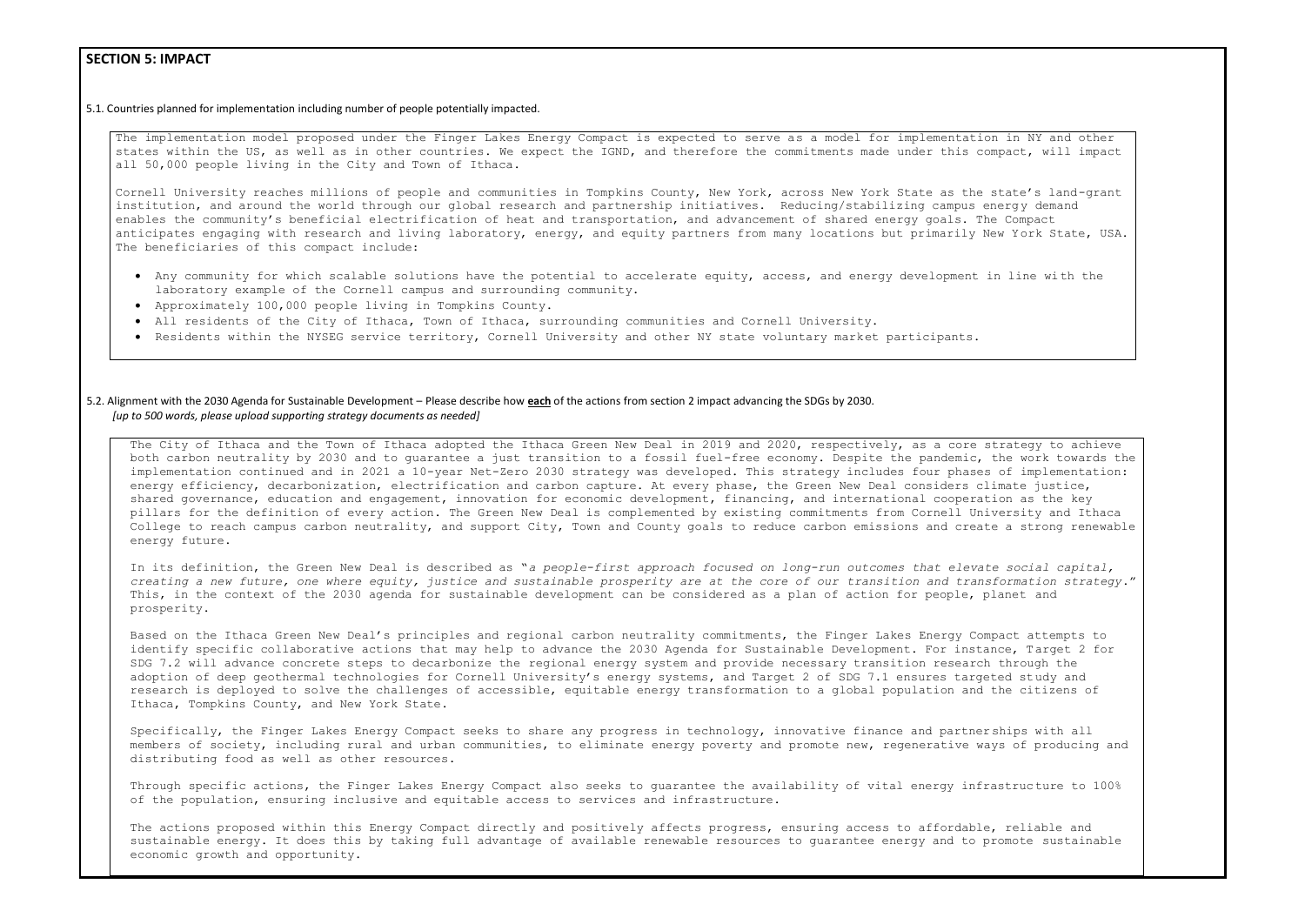Every action considered within the Compact tries to address, either implicitly or explicitly, inequality and historical inequities, while at the same time actively mitigating the potential effects of climate change with special emphasis on climate justice communities.

The Finger Lakes Energy Compact reflects what small urban and rural communities can do to join the fight against climate change. Being in contact with the land, as well as the people, allows the community to define inclusive and effective ways of promoting structural change through the implementation of replicable actions based on education, technology, policy and finance.

### 5.3. Alignment with Paris Agreement and net-zero by 2050 - Please describe how each of the actions from section 2 align with the Paris Agreement and national NDCs (if applicable) and support the net-zero emissions by 2050. *[up to 500 words, please upload supporting strategy documents as needed]*

The implementation of the Energy Compact targets, carbon neutrality efforts by regional Universities, and the Ithaca Green New Deal relies on a 10 to 15-year action plan to achieve carbon neutrality by the early 2030s. Its implementation as a mission-oriented, coordinated and collaborative approach to net-zero follows the principles and goals of the Paris Agreement. It is defined as "a transformative effort capable of altering the economy, enabling a new social contract and redefining the relationship between government and society, as well as between the planet and the economy."

The different technologies being used to reduce carbon emissions, from Earth-source heating to air-source heat pumps, are to be studied, implemented and de-risked by the members of the Finger Lakes Energy Compact, hoping to eventually share best practices and the technology itself with those who would benefit the most from its local implementation.

Every science-based action and target defined under the Finger Lakes Energy Compact, attempts to contribute to reduce greenhouse gas emissions, hoping to also increase the probability of limiting global warming to well below 2 degrees Celsius. The City of Ithaca, Town of Ithaca, and Cornell University have already committed to eliminate greenhouse gas emissions well before 2050. And while all three institutions have defined specific targets according to individual long-term plans, they also increase the state and federal government's level of ambition to include more aggressive actions and targets.

We intend to produce an annual report on progress, specifically describing all verifiable aspects of implementation, highlighting all quantifiable results, presented in contrast with the objectives and targets summarized herein.

Key to the success of the Paris Agreement, the implementation of the NDCs, as submitted by the US federal government in April 2021, and the Ithaca Green New Deal is the need to identify the right financial mechanisms and risk mitigation strategies to unlock and de-risk finance and private investment. The Finger Lakes Energy Compact is addressing this need by identifying replicable mechanisms so these could be adopted by less developed countries.

Finally, through partnerships beyond our borders, the Compact will try to provide technical assistance and capacity building for the implementation of specific actions, including the adoption and adaptation of technological and financial solutions to climate change.

## **SECTION 6: MONITORING AND REPORTING**

6.1. Please describe how you intend to track the progress of the proposed outcomes in section 3. Please also describe if you intend to use other existing reporting frameworks to track progress on the proposed outcomes.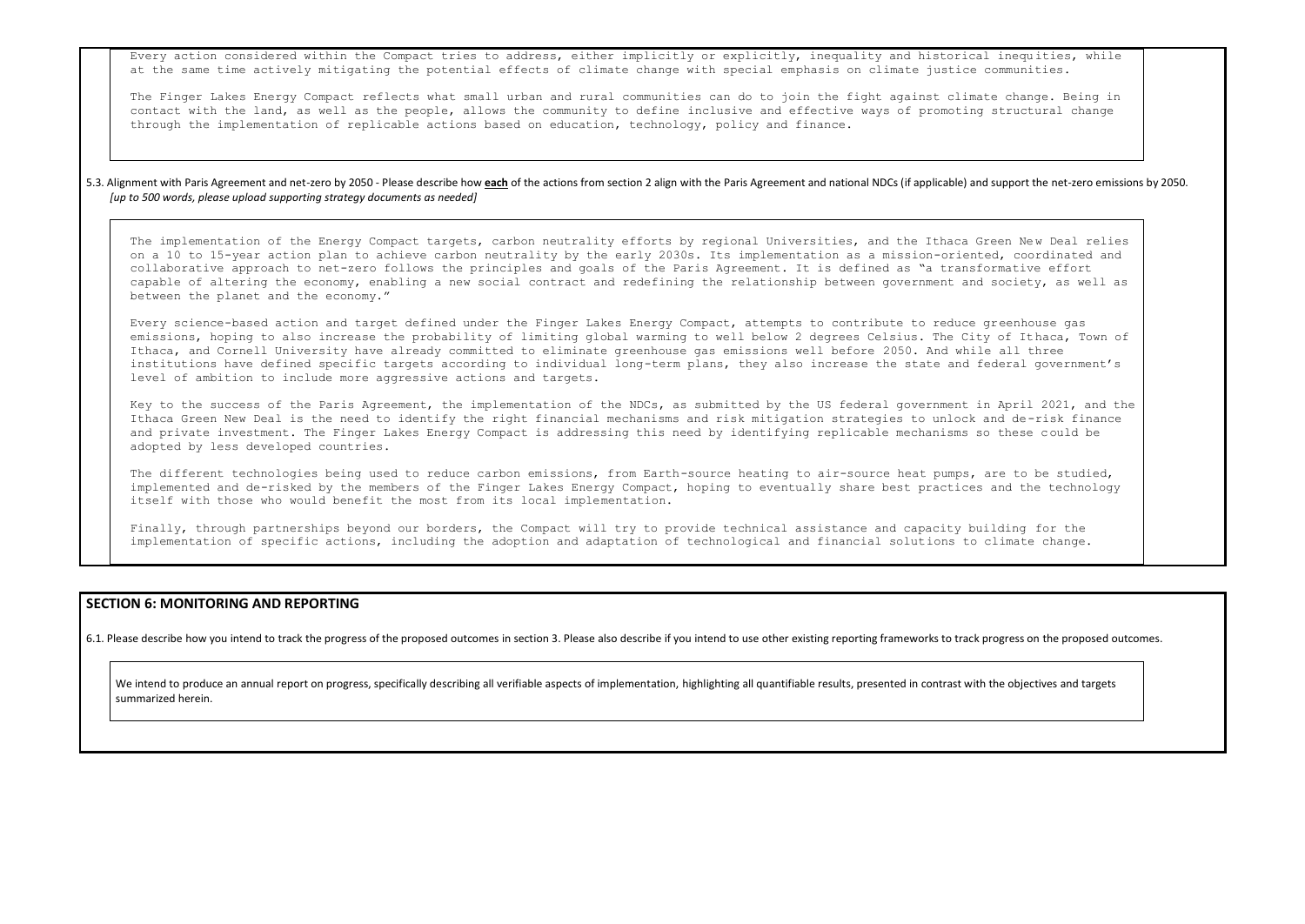| <b>SECTION 7: GUIDING PRINCIPLES CHECKLIST</b>                                                                                                                                                                                                                                                       |  |
|------------------------------------------------------------------------------------------------------------------------------------------------------------------------------------------------------------------------------------------------------------------------------------------------------|--|
| Please use the checklist below to validate that the proposed Energy Compact is aligned with the guiding principles.                                                                                                                                                                                  |  |
| I. Stepping up ambition and accelerating action - Increase contribution of and accelerate the implementation of the SDG7 targets in support of the 2030 Agenda for Sustainable Development for Paris Agreement                                                                                       |  |
| I. 1. Does the Energy Compact strengthen and/or add a target, commitment, policy, action related to SDG7 and its linkages to the other SDGs that results in a higher cumulative impact compared to existing frameworks?                                                                              |  |
| ⊠Yes □No                                                                                                                                                                                                                                                                                             |  |
| I.2. Does the Energy Compact increase the geographical and/or sectoral coverage of SDG7 related efforts? $\boxtimes$ Yes $\Box$ No                                                                                                                                                                   |  |
| I.3. Does the Energy Compact consider inclusion of key priority issues towards achieving SDG7 by 2030 and the net-zero emission goal of the Paris Agreement by 2050 - as defied by latest global analysis and data including t<br>outcome of the Technical Working Groups? $\boxtimes$ Yes $\Box$ No |  |
| II. Alignment with the 2030 agenda on Sustainable Development Goals - Ensure coherence and alignment with SDG implementation plans and strategies by 2030 as well as national development plans and priorities.                                                                                      |  |
| II.1. Has the Energy Compact considered enabling actions of SDG7 to reach the other sustainable development goals by 2030? $\boxtimes$ Yes $\Box$ No                                                                                                                                                 |  |
| II.2. Does the Energy Compact align with national, sectoral, and/or sub-national sustainable development strategies/plans, including SDG implementation plans/roadmaps? $\boxtimes$ Yes $\Box$ No                                                                                                    |  |
| II.3. Has the Energy Compact considered a timeframe in line with the Decade of Action? $\boxtimes$ Yes $\Box$ No                                                                                                                                                                                     |  |
| III. Alignment with Paris Agreement and net-zero by 2050 - Ensure coherence and alignment with the Nationally Determined Contributions, long term net zero emission strategies.                                                                                                                      |  |
| III.1. Has the Energy Compact considered a timeframe in line with the net-zero goal of the Paris Agreement by 2050? $\boxtimes$ Yes $\Box$ No                                                                                                                                                        |  |
| III.2. Has the Energy Compact considered energy-related targets and information in the updated/enhanced NDCs? $\boxtimes$ Yes $\Box$ No                                                                                                                                                              |  |
| III.3. Has the Energy Compact considered alignment with reaching the net-zero emissions goal set by many countries by 2050? $\boxtimes$ Yes $\Box$ No                                                                                                                                                |  |
| IV. Leaving no one behind, strengthening inclusion, interlinkages, and synergies - Enabling the achievement of SDGs and just transition by reflecting interlinkages with other SDGs.                                                                                                                 |  |
| IV.1. Does the Energy Compact include socio-economic impacts of measures being considered? $\boxtimes$ Yes $\Box$ No                                                                                                                                                                                 |  |
| IV.2. Does the Energy Compact identify steps towards an inclusive, just energy transition? $\boxtimes$ Yes $\Box$ No                                                                                                                                                                                 |  |
| IV.3. Does the Energy Compact consider measures that address the needs of the most vulnerable groups (e.g. those impacted the most by energy transitions, lack of energy access)? $\boxtimes$ Yes $\Box$ No                                                                                          |  |
| V. Feasibility and Robustness - Commitments and measures are technically sound, feasible, and verifiable based a set of objectives with specific performance indicators, baselines, targets and data sources as needed.                                                                              |  |
| V.1. Is the information included in the Energy Compact based on updated quality data and sectoral assessments, with clear and transparent methodologies related to the proposed measures? $\boxtimes$ Yes $\Box$ No                                                                                  |  |
| V.2. Has the Energy Compact considered inclusion of a set of SMART (specific, measurable, achievable, resource-based and time based) objectives? $\boxtimes$ Yes $\Box$ No                                                                                                                           |  |
| V.3. Has the Energy Compact considered issues related to means of implementation to ensure feasibility of measures proposed (e.g. cost and financing strategy, technical assistant needs and partnerships, policy and regulato                                                                       |  |

## **SECTION 8: ENERGY COMPACT GENERAL INFORMATION**

8.1. Title/name of the Energy Compact

Finger Lakes Energy Compact

*gaps, data and technology)?* ⊠Yes □No

8.2. Lead entity name (for joint Energy Compacts please list all parties and include, in parenthesis, its entity type, using entity type from below)

City of Ithaca (Local Government), Town of Ithaca (Local Government), Cornell University (Academic Institution)

8.3. Lead entity type

| overnmental Organization |  |
|--------------------------|--|
|                          |  |